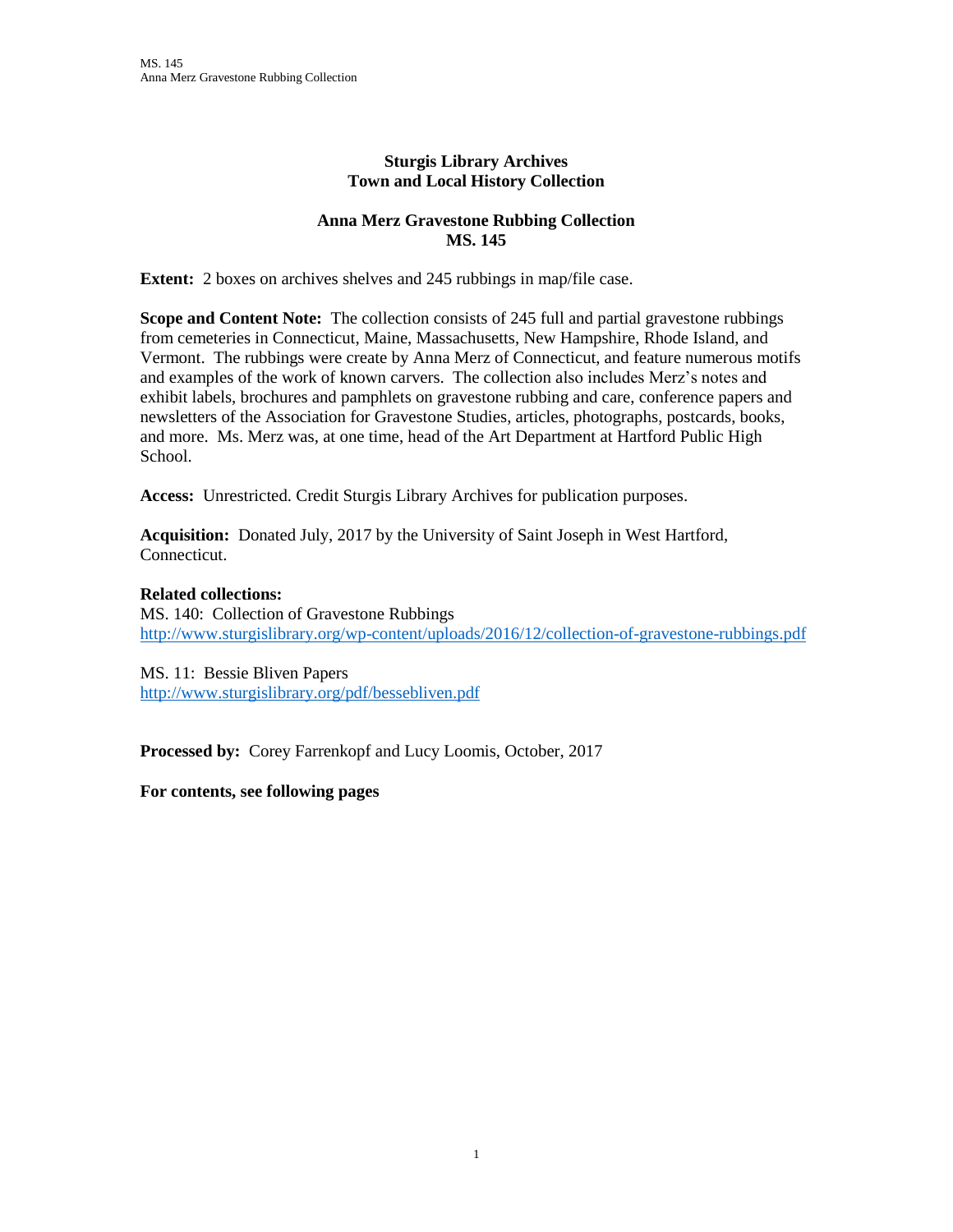# **Contents:**

| MS. 145 | Box 1        | Fldr 1 | Brochures, bibliographies, conference papers, and pamphlet<br>on gravestone rubbing                                                                                                                                                                                                                                                                                                                                                                                                                                                                                                                                                                                                                                                                                                                                                                                                                            |
|---------|--------------|--------|----------------------------------------------------------------------------------------------------------------------------------------------------------------------------------------------------------------------------------------------------------------------------------------------------------------------------------------------------------------------------------------------------------------------------------------------------------------------------------------------------------------------------------------------------------------------------------------------------------------------------------------------------------------------------------------------------------------------------------------------------------------------------------------------------------------------------------------------------------------------------------------------------------------|
|         |              | Fldr 2 | Photographs and postcards                                                                                                                                                                                                                                                                                                                                                                                                                                                                                                                                                                                                                                                                                                                                                                                                                                                                                      |
|         |              | Fldr 3 | Articles                                                                                                                                                                                                                                                                                                                                                                                                                                                                                                                                                                                                                                                                                                                                                                                                                                                                                                       |
|         |              | Fldr 4 | "Notes for field trip to selected burying grounds of granite<br>carvers of eastern Connecticut" and related papers.                                                                                                                                                                                                                                                                                                                                                                                                                                                                                                                                                                                                                                                                                                                                                                                            |
|         |              | Fldr 5 | Anna Merz field notes                                                                                                                                                                                                                                                                                                                                                                                                                                                                                                                                                                                                                                                                                                                                                                                                                                                                                          |
|         |              | Fldr 6 | Exhibit informational labels, typescript                                                                                                                                                                                                                                                                                                                                                                                                                                                                                                                                                                                                                                                                                                                                                                                                                                                                       |
|         |              | Fldr 7 | Exhibit informational labels, hand lettered                                                                                                                                                                                                                                                                                                                                                                                                                                                                                                                                                                                                                                                                                                                                                                                                                                                                    |
|         | Box 2        | Fldr 1 | Association for Gravestone Studies Newsletter 1977-80                                                                                                                                                                                                                                                                                                                                                                                                                                                                                                                                                                                                                                                                                                                                                                                                                                                          |
|         |              | Fldr 2 | Association for Gravestone Studies Newsletter 1986-87                                                                                                                                                                                                                                                                                                                                                                                                                                                                                                                                                                                                                                                                                                                                                                                                                                                          |
|         |              | Fldr 3 | <b>Association for Gravestone Studies Newsletter 1988-89</b>                                                                                                                                                                                                                                                                                                                                                                                                                                                                                                                                                                                                                                                                                                                                                                                                                                                   |
|         |              | Fldr 4 | Association for Gravestone Studies Newsletter 1989-91                                                                                                                                                                                                                                                                                                                                                                                                                                                                                                                                                                                                                                                                                                                                                                                                                                                          |
|         | Loose in box |        | Books:<br>An Age of Angels - Windham [CT] Gravestone Carvers<br>٠<br>of the Eighteenth Century<br>The Care of Old Cemeteries & Gravestones by Lance R.<br>$\bullet$<br>Mayer<br>Comic Epitaphs From the Very Best Old Graveyards<br>٠<br>Connecticut Historical Society Bulletin: April 1975,<br>٠<br>April 1976, January 1978, Spring 1985<br>The Early American Gravestone as Primitive Art by<br>٠<br><b>Richard Frifwell</b><br>Early American Grave Stone Designs by Elmer Smith<br>Early New England Gravestone Rubbings by Edmund<br>Vincent Gillen, Jr.<br>The Folk Art Of Pennsylvania Dutchland by Elmer<br>$\bullet$<br>Smith<br>Gravestone Designs by Emily Wasserman<br>٠<br>Handbook of Old Burial Hill Plymouth,, Massachusetts<br>٠<br>by Frank Perkins<br>The Last Word by Melvin Williams<br>٠<br>Reproducing Relief Surfaces by William McGeer<br>٠<br>Tombstone Humor by Earle Temple<br>٠ |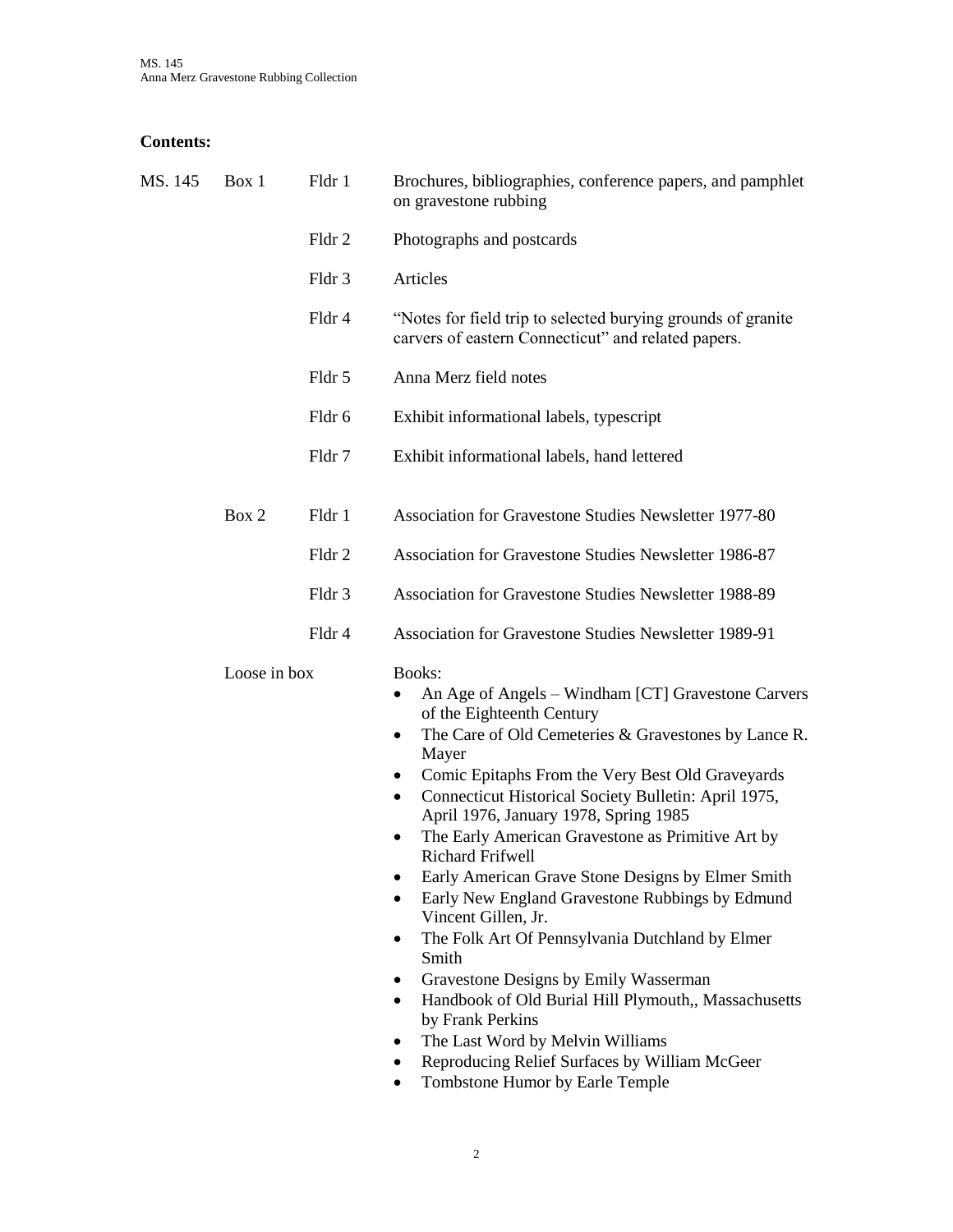**Gravestone rubbings (FILED IN BLACK MAP/FILE CASE IN ARCHIVES)**

Stones are listed by state and town where that information is available.

#### **Section 1: No Location**

- 1. No Name. Detailed urn arced over by a leafy vine, matted on yellow paper.
- 2. No Name. No Date. Indifferent face with crude wings carved around it.
- 3. Williams, Isaac. 1781. At the top are what appear to be two curved tree limbs. Between is an emptied hour glass. Below this is the inscription, "Underneath this stone lies moldering to dust the body of Isaac (Son to the Rev Nathan and Mrs. Mary Williams) who died April 18, 1781, in the  $5<sup>th</sup>$  year of his age."
- 4. Weld, Elizabeth. 1687. Only the inscription, "Here lieth the body of Mrs. Elizabeth Weld The wife of Mr. Thomas Weld Aged above 81 years who died on July  $29<sup>th</sup>$  in the year 1687."
- 5. Buckland, P. No Date. Winged crowned face hovering above the name, "B. Buckland."
- 6. Camp, Benoni. No legible date. At the top is a crowned winged face. Beneath is the inscription, "This monument is erected over an empty Tomb to the memory of Benoni Camp."
- 7. Pain, Eunice. 1805, At the top is an emotionless face surrounded by two trees that weave around and behind the face. Beneath is the inscription, "In memory of Mrs. Eunice Pain, who died June  $10^{th}$ , 1805 in the  $16^{th}$  year of her age. Daughter of Ephriam and Sarah Pain. Behold and read a mournful fate. Two lovers were sincere. And one is left without a mate. The Other slumbers here."
- 8. No Name. Winged cherubim or winged death mask. The inscription above reads, "Memento Mori" matted on white paper,
- 9. No Name. Simple winged skull with no engraving, matted on white paper.
- 10. No Name. Simple Urn centered beneath an arcing weeping willow. Repeating circle and flower pattern below. Matted on green paper.
- 11. No Name. Simple cherubim, wings beneath a child's face, matted on white paper.
- 12. No name. Death mask or angel, face elevated over a pair of detailed wings. The face has a halo of swirled designs matted on water stained blue paper.
- 13. No Name. Winged skull with a crown upon its head abutted by two half flowers and simplistic designs. Matted on white paper.
- 14. No Name. Centered skull with repeating geometric patterns around it. matted on white paper.
- 15. No Name. Death mask with wings. Matted on white paper.
- 16. No Name. Smiling angel face, full head of hair, solid wings mounted on blue paper.
- 17. No name. Death mask or angel, face elevated over a pair of detailed wings. The face has a halo of swirled designs matted on water stained green paper.
- 18. No Name. Intricate urn centered between rising ferns, all positioned atop an alter or stone structure. Matted on yellow paper.
- 19. No Name. Simple winged skull matted on green paper.
- 20. No Name. Winged cherubim floating above a simple urn positioned atop a detailed arch containing another cherubim. Matted on white paper.
- 21. Farwell, Ifaac, died  $31<sup>st</sup>$  of December, 1791. No location. Long inscription below a death mask with masonic imagery around it.
- 22. Infant. Inscription, "In Memory of an Infant son of Benjamin Smith Esq and Mrs. Lois Smith who was born September 1<sup>st</sup> 1792.
- 23. Smiling winged cherubim. Beneath an inscription reads, "here Lyes ye Bodys of Mrs Mary Smith wife of Mr. Jeduthan Smith and daughter of Thom's Kimberly Esq and his wife Ruth. She and their child died Octor ye  $6<sup>th</sup> 1751$  in ye  $40<sup>th</sup>$  year of her age.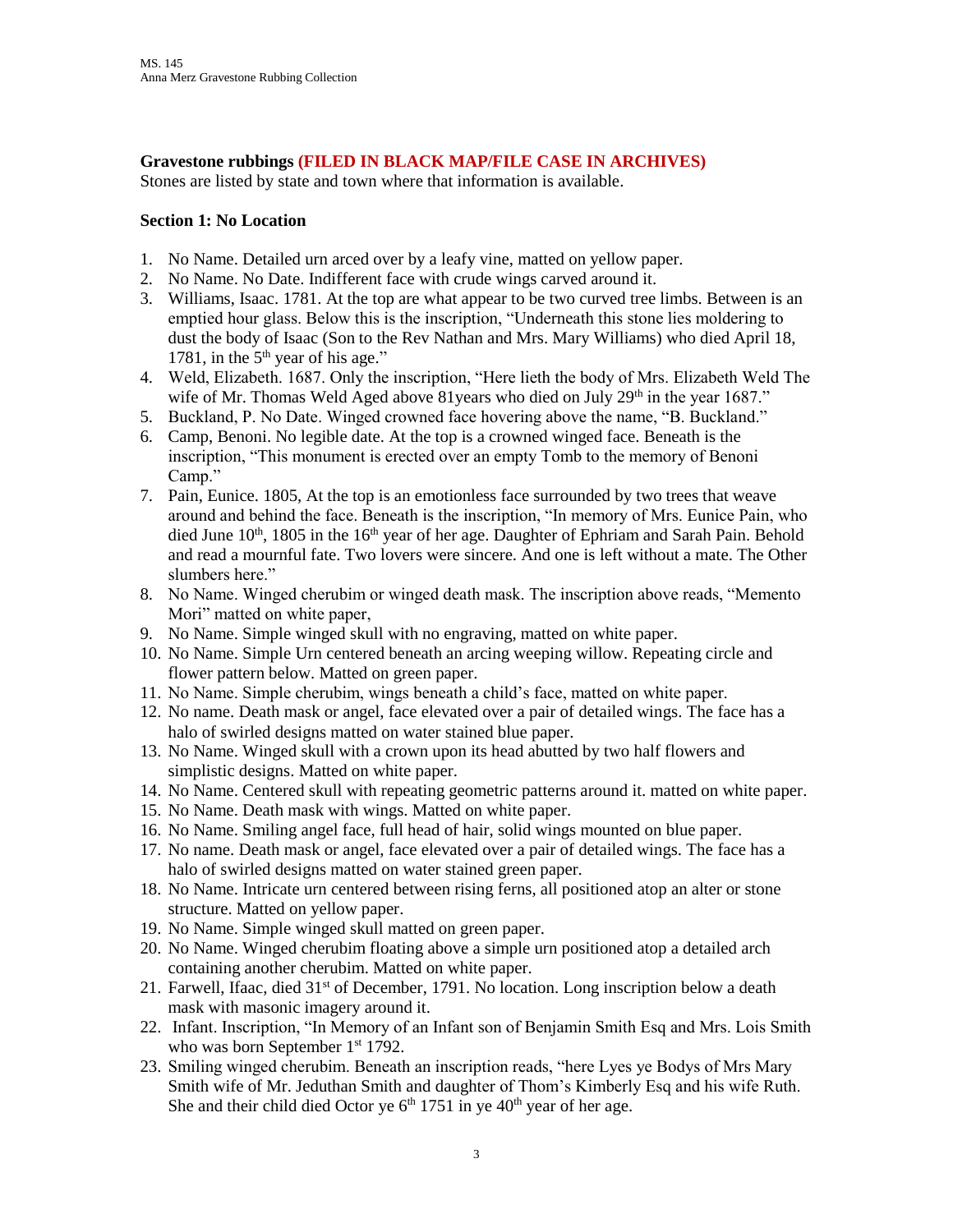- 24. Sign introducing Grave Rubbing Exhibit. "Rubbings of Early New England Gravestones by Anna T. Merz. Mercy Hall."
- 25. Brief description of grave rubbing project.
- 26. Miller, Hienrich. Framed/matted photo of gravestone.
- 27. Brief description of grave rubbing project.
- 28. Four mounted images of urn/cornices commonly found on gravestones. No name or date.

#### **Section 2: Massachusetts (Cape Cod towns in blue)**

- 1. Attleboro, MA. No name. Two death masks in rounded carvings. Both faces surrounded by ferns.
- 2. Auburn, MA. 1786. Peter ----. Image of colonial soldier in uniform at top of stone. Inscription cut off.
- 3. Auburn, MA. 1777. Mrs. Debo. Death head mask cropping out of leaves and vegetation. Inscription, "In memory of Mrs. Debo."
- 4. Barnstable, MA. 1763. Side view of a skull and crossbones.
- 5. Barnstable, MA. 1804. Angel playing trumpet with a unlettered banner coming out of the instrument.
- 6. Barnstable, MA. 1790. Angel playing trumpet. Banner coming out of trumpet reads, "Arise th' Dead.
- 7. Barnstable, MA. 1800. Simplistic angel playing a trumpet. Arched inscription above its head reads, "Blessed are the dead, who die in the lord."
- 8. Barnstable, MA. 1769. Death mask with wings. Crossed bones above its head.
- 9. Chatham, MA. 1765. Simple skull and crossbones, detailed geometric designs arching overhead.
- 10. Chatham, MA. 1795. What appears to be the top half of an umbrella.
- 11. Clinton, MA. Smith, Sebastian. 1765. Simple face carved above the inscription.
- 12. Dennis, MA. Rev. Stone, Nathan. 1804. Inscription reads, "Pastor of the East Church in Yarmouth, now Dennis."
- 13. Feeding Hills, MA. 1787. Frowning face. Crowned with wings beneath chin. Geometric shapes arching overhead.
- 14. Feeding Hills, MA. 1777-79. Four repeated crowned frowning face. "In memory of four children…"
- 15. Great Barrington, MA. 1761. Image of the sun. Inscription beneath reads, "In memory of m…"
- 16. Great Barrington, MA.1773. Smiling face with a wig. "In memory of…"
- 17. Great Barrington, MA. 1759. Smiling winged cherubim with a floating crown.
- 18. Groton, MA. Barron, Silas. 7<sup>th</sup>, August 1766. Age 3 weeks and 1 day.
- 19. Groton, MA. Ames, Simeon. 1760. Long inscription begins, "Here lies the body of Simeon Ames, son of Mr. Samual and Mrs. Hannah Ames. A hope fuller promising young man, but cruel death that regards none…"
- 20. Groton, MA. 1765. Simple skull. Wings on the sides.
- 21. Harvard, MA. 1775. Design of two leaves and a spoon shaped object.
- 22. Harvard, MA. Worster, Jonathan. 1739. Inscription reads, "Here lies buried ye body of Jonathan Worster and Rebekah Worster who Dec'd May ye  $8<sup>th</sup>$  1739, Age 2 years 1 month and 14 days.
- 23. Harvard, MA. No Date or Name. Bird perched atop a curling vine.
- 24. Hatfield, MA. Field, John. 1747. Inscription reads, "Here is buried ye body of Mr. John Field: Who died May 28 1747. Aged 75 years. Smiling winged countenance above, vine-like designs along the side and bottom.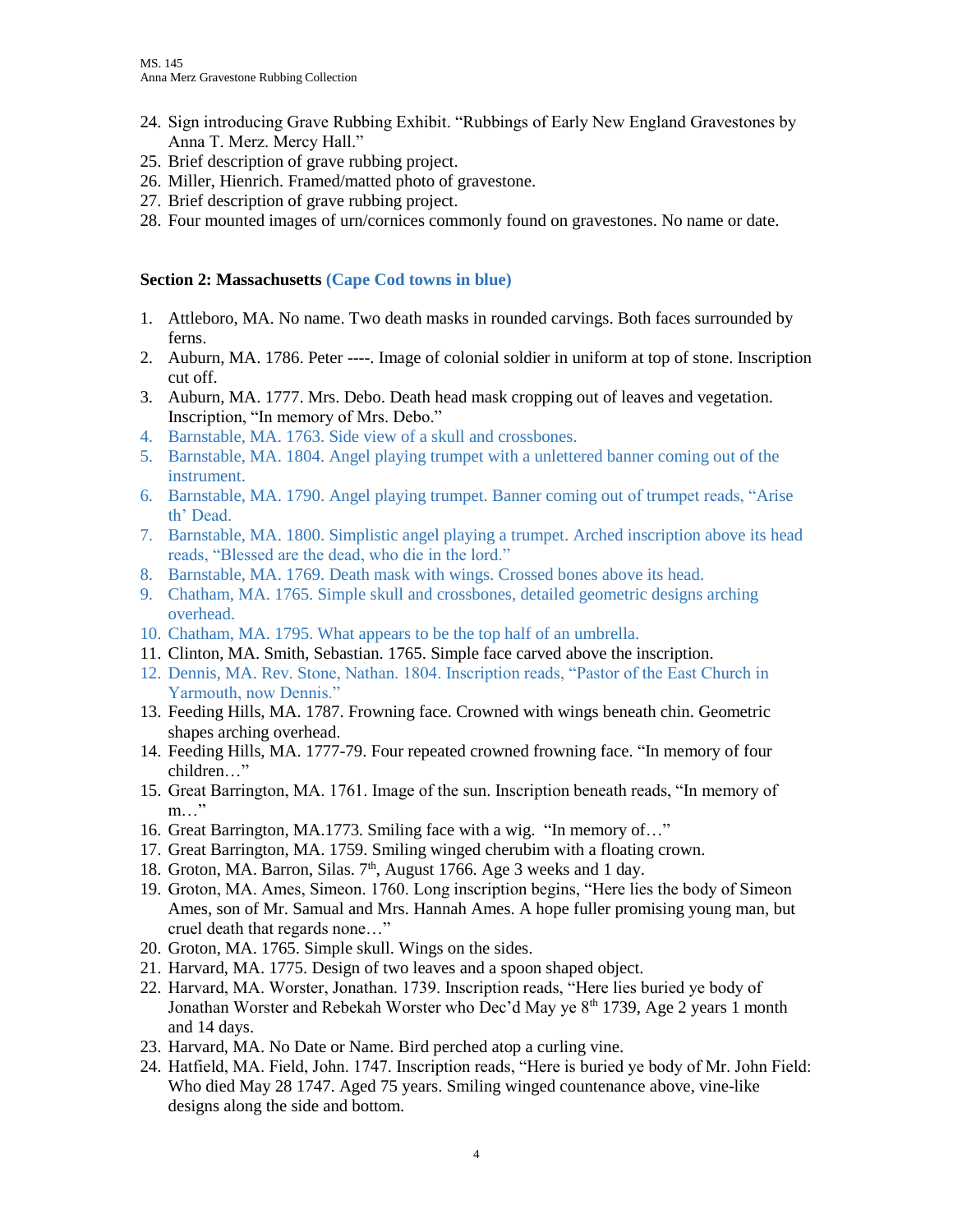- 25. Hatfield, MA. Nash, Mary. 1725. Inscription, "Mary Nash Dye No FE 11 ANo 1725 Agd near 4 year."
- 26. Holden, MA. 1742. Death mask with spiraling geometric shapes above.
- 27. Holden, MA. 1763. Female death mask atop a curved black sheet.
- 28. Holden, MA. 1755. Simple Arch with a winged angel at its center, halo around its head.
- 29. Lexington, MA. Stone, Sarah. 1700. Inscription below a winged skull reads, "here lyes ye body of Sarah Stone wife to Samuel Stone aged 65 Years Died October 26 1700"
- 30. Longmeadow, MA. Cotton, Mary. 1682. Inscription reads, "Mary Cotton Alias Mary Drak who dyed octo  $10<sup>th</sup> 1682$ . My dayes are few. My glass is run. My age 32 and one. Yet am i in the arms of…" inscription trails off.
- 31. Longmeadow, MA. 1760 Arched image of an hour glass, rooster, and club (from a deck of cards). *See back side for details/notes.*
- 32. Longmeadow, MA 1785. Two faces as viewed from the side. Both stare at an emptied hour glass. Small botanical details appeared patterned throughout.
- 33. Longmeadow, MA 1763. A scythe cutting a stalk of wheat. *See back side for details/notes.*
- 34. North Attleboro, MA. 1790. Countenance and upper body of a man ringed in flame. Odd abstract designs on either side.
- 35. North Attleboro, Blackinton, Sylvia. MA 1790. Flowered vines surround this inscription, "In memory of Sylvia. (Daught of Mr. William Blackton and Mrs. Elizabeth his wife) who died March ye  $3<sup>rd</sup>$  1790 in the 6<sup>th</sup> year of her age. infant in life was frie, in death her soul was free, We give her up to thee, Thou one eternal three." *See back side for details/notes.*
- 36. Northfield, MA 1804. Longhaired face with a dark background. Curved designs surround the face.
- 37. Northfield, MA 1797.Face surrounded by curved vine design. Memento Mori is written around the face.
- 38. Northfield, MA 1781. Winged angel's face with botanical design above.
- 39. Northfield, MA No Date. Spiral design/flower surrounded in black.
- 40. Old Deerfield, MA 1720. Winged skull with an hour glass above. Flower designs at the far corners.
- 41. Old Deerfield, MA. No date. Smiling angel face with halo.
- 42. Old Deerfield, MA. Nancy. 1779. Smiling body in coffin written above the name "Nancy".
- 43. Old Deerfield, MA 1762. Crowned winged face, smiling.
- 44. Old Deerfield, MA 1771. Frowning winged face with a square patterned neck garb.
- 45. Paxton, MA 1773. Frowning man with a halo. Man is surrounded by trees and ferns in patterns of three. *See back side for details/notes.*
- 46. Paxton, MA 1773. Smiling face bordered by intricate botanical designs, a hand pointing towards the sky, and a pair of crossed bones. Memento Mori is written above.
- 47. Paxton, MA Hunt, Deliverance. 1778. Winged angel above inscription, "In memory of Mrs. Deliverance Hunt, wife of Mr. Ebenezer Hunt, who died with ye Small Pox, May ye  $29<sup>th</sup>$  AD. 1778. Aged 42 years and 8 days. Remember Death.
- 48. Paxton, MA 1777. Smiling face crowned with curling designs. Bordered on both sides by three leafed clovers/trees.
- 49. Pepperell, MA Blood, William. 1759. (OVERSIZED) Skull with memento Mori stands above inscription, "His sorrowful widow erects this stone to the memory of Mr. William Blood, who died in the service of his king and country, in the camp at crown point November  $6<sup>th</sup>$ , 1759 in the 48th year of his age. From death arrest no Age is free." *See back side for details/notes.*
- 50. Plymouth, MA 1818. Smiling woman, upper torso covered in striped garb, contained in an oval.
- 51. Plymouth, MA 1790. Detailed woman with long hair wearing a stripped garb inside an oval. Locket/heart hangs at her neck. Two flowers drape beneath.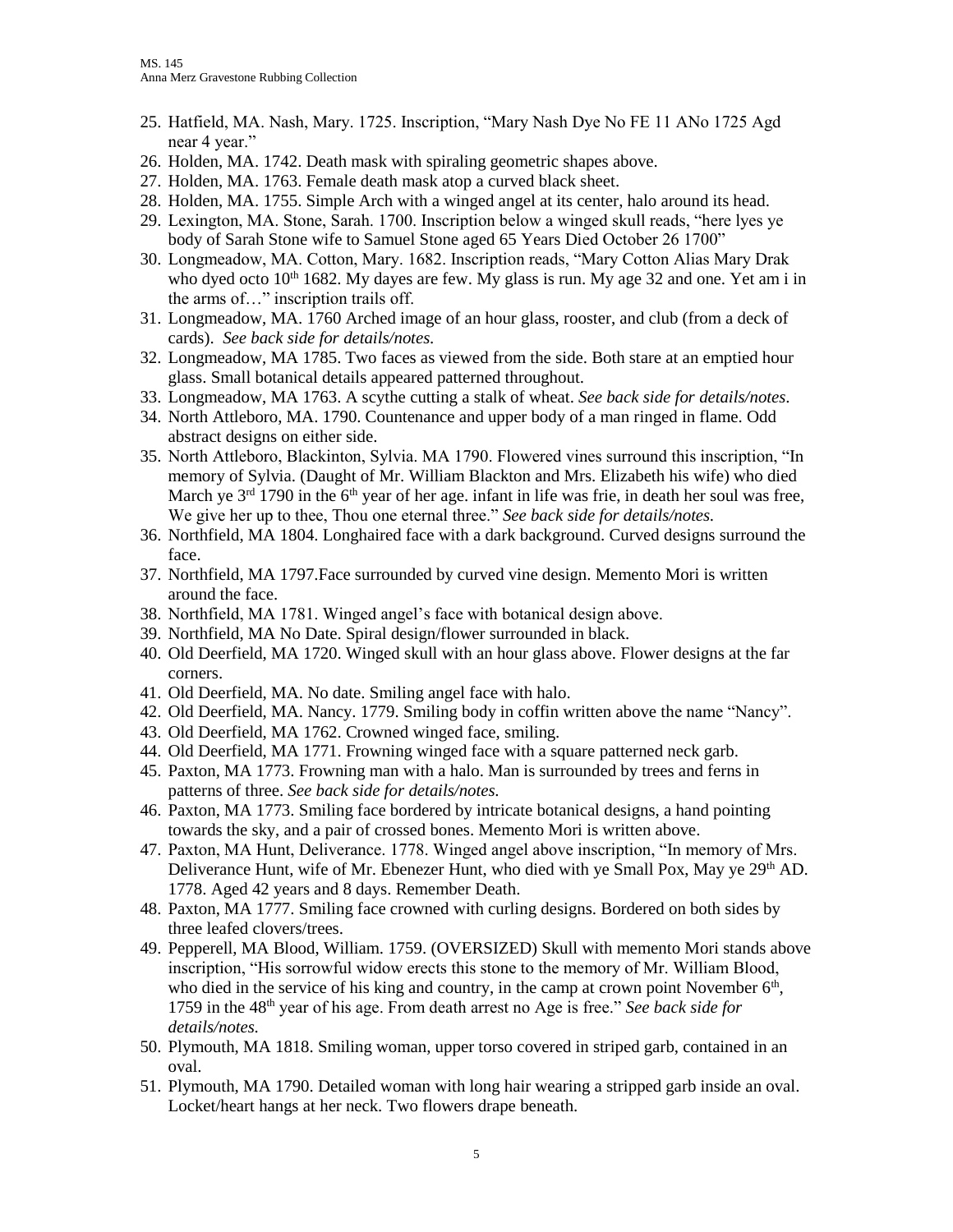- 52. Plymouth, MA. 1782. Detailed woman with striped vestment holds a flower, A locket/heart glows at her neck.
- 53. Plymouth, MA 1802. Detailed urn with two flowers blooming on either side.
- 54. Plymouth, MA 1800? Urn with two curved flowers on either side.
- 55. Plymouth, MA 1796. Detailed urn at center with flowers erupting from the top. Two winged angel faces border it on either side.
- 56. Plymouth, MA 1797. Detailed "Eye of God" looks down from atop a bank of clouds with two winged angels hovering beneath.
- 57. Plymouth, MA 1776 Detailed long haired person stands over a bricked casket with two skull and crossbones on it. Two curved designs border this image.
- 58. Rowley, MA 1754. Frowning winged face atop the inscription, "Here Lies The…"
- 59. Rowley, MA 1775. Poorly etched winged skull above the inscription, "Here Lies Buried…"
- 60. Rowley, MA. Mehetabel Hobson, Mils. 1773. Frowning winged face hovers above inscription, " Here lies the earthly remains of Mehetabel Hobson Who left this life for as we trust a better…"
- 61. Rowley, MA Baily, James. 1714. Expressionless face bordered by two flowers.
- 62. Rutland, MA 1767. Mouthless face with shoulder length hair.
- 63. Salem, MA 1784. Smiling face of a young boy/man. Upper body in a plain tunic.
- 64. South Attleborough, MA. Yates, Sarah. 1789. Winged skull hovers over the inscription, "In Memory of Mrs. Sarah Yates, Relief of Mr. Thoms Yates, who died May  $19<sup>th</sup> 1789$  in the  $87<sup>th</sup>$ year of her age. This woman was born in Ireland."
- 65. South Attleborough, MA No Date. Inscription, "W C Aged 59"
- 66. South Attleboro, MA 1790. Winged face hovers above an hourglass with multiple curved designs surrounding it.
- 67. Sturbridge, MA 1790. An urn is centered beneath a mustached face. The urn is housed inside two columns with an arched top and two trees on the far sides.
- 68. Sturbridge, MA. No Date. Sunrise with striped border beneath.
- 69. Sturbridge, MA. 1786. Frowning winged face. Crown atop head. Gusts of wind blowing in at the corners.
- 70. Sturbridge, MA. 1758. Floral design in three parts, looping and curled. Bound together.
- 71. Sturbridge, MA. No Date. Frowning face with flowers and foliage arcing overhead.
- 72. Wakefield, MA. 1785. Smiling angel with ornate wings. Below is a repeating border of curled designs.
- 73. Wakefield, MA 1765. Angel/Bird blowing a trumpet. From the insrumnt spews a banner. On it is written, "Arise ye Dead."
- 74. Wakefield, MA 1678. Centered is a winged skull. beneath it is a skull and crossbones, a coffin, an hourglass, a crossed shovel and pick. "Fugit" and "Hora" are written beneath. Above the skull is written, "Te esse mortalem" Below is the inscription, "Here lies the body of Capt," There is also a sword and staff depicted with the word "Memento."
- 75. Wellfleet, MA. 1792. Winged angel.
- 76. Wellfleet, MA 1767. Winged angel with an hourglass above.
- 77. West Barnstable, MA. 1769. Smiling winged skull.
- 78. West Barnstable, MA. 1793. Detailed winged angel face with long hair and ornate collar.
- 79. West Barnstable, MA. 1774. Mouthless face with a black curtain above it.
- 80. West Barnstable, MA. 1792. Smiling winged angel with a strange curling hairstyle.
- 81. Wilbraham, MA. 1797. Heart shaped hourglass with the bottom half filled.
- 82. Wilbraham, MA. No Date. A sun with a face in it. Two spiral designs on either side.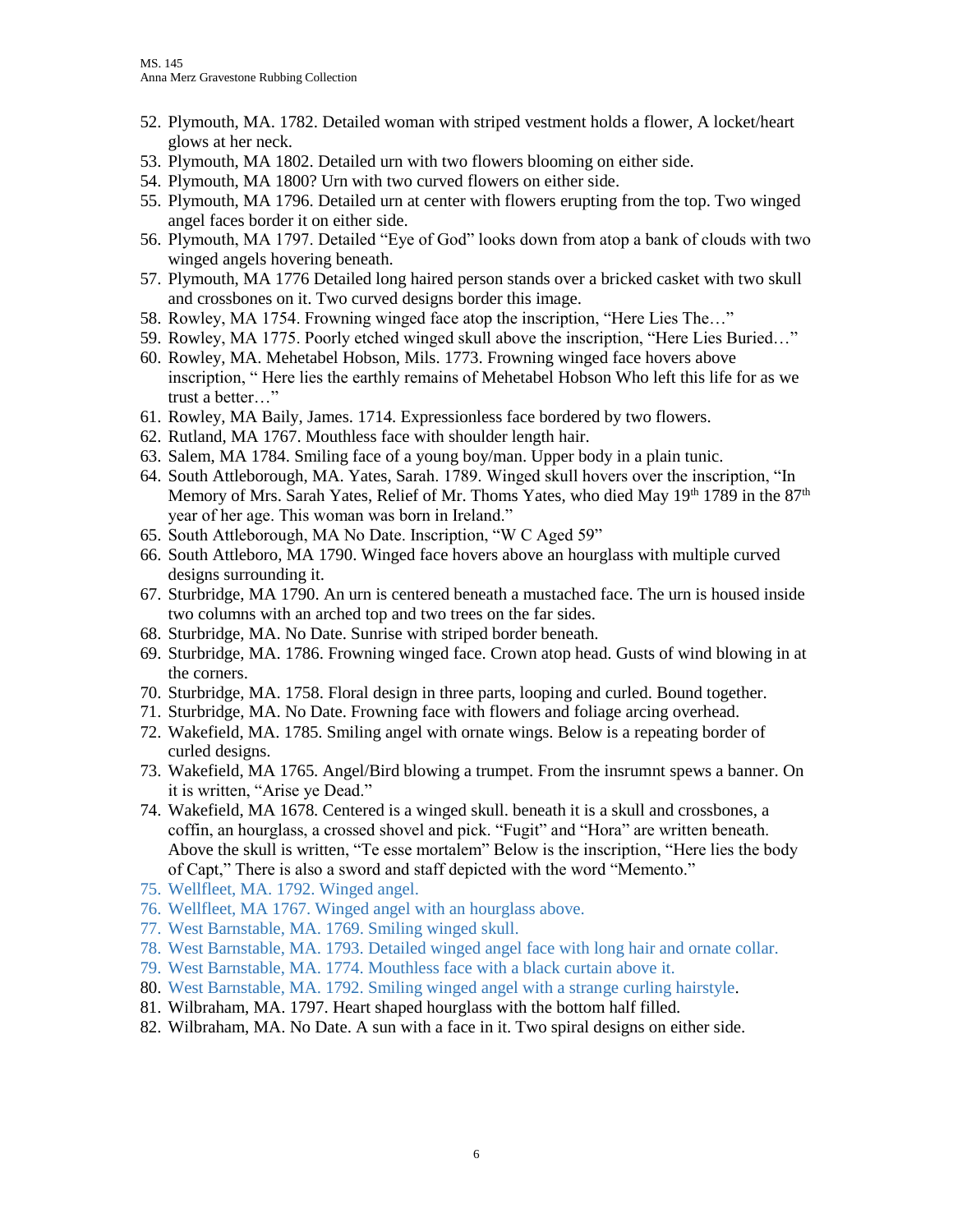### **Section 3: Connecticut**

- 1. CT. Huntington, Abigail. 1734. Inscription inside a heart, "Mrs. Abigail Huntington ye wife of Mr. Daniel Huntington of Norwich died Decbr 25<sup>th</sup> 1734
- 2. Abington, CT. 1795. Detailed smiling angel with wings and a curtain draped above it.
- 3. Abington, CT. 1767. "Williamson." a simple sun carved above.
- 4. Abington, CT. Kimball, Richard, stone cutter. 1767. Frowning crowned face with curving details next to it. Inscription, "In memory of…"
- 5. Abington, CT. 1778. Repeating pattern or weeping/bent trees and urns/cornices with crosses on them.
- 6. Ashford, CT. 1731. Frowning winged angel. Flower designs at each side. Curling wave designs below.
- 7. Brooklyn, CT. 1785. Smiling winged person with a floating wig above their head.
- 8. Columbia, CT. 1748, Sun with a frowning face inside. Below are simplistic drawings of a full and waning moon along with stars. Curling details positioned around the rest of the stone. *See back side for details/notes.*
- 9. Coventry, CT. Babcock, Mary 1733. OVERSIZED. A flower design at the center with the words, "Mrs. Mary Babcock dyed April 19<sup>th</sup>, 1733," ringing it.
- 10. Durham, CT. 1748. Floating crown above the inscription, "In Memory of…" *See back side for details/notes.*
- 11. Durham, CT. 1733. Heart with two rough triangular designs on either side. Inscription, "Here lieth the…"
- 12. Eastford, CT. 1752. Frowning face wearing flowered vines behind its ears. Inscription, "Hear lies ye remains of…"
- 13. East Hartford, CT 1750. A curved symbol is surrounded by two simple trees. Inscription, "Here lies ye Body of Mrs…"
- 14. East Hartford, CT. 1743. A heart shaped hourglass, the bottom section filled.
- 15. East Hartford, CT. No Date. Smiling face with a giant wig/fern hat.
- 16. East Hartford, CT. 1750. Smiling winged face with a floating crown overhead.
- 17. East Killingly, CT. 1809. A sun-like design with a spiral at its center, waves and flowers beneath.
- 18. East Windsor, CT. 1753. Smiling face with large wig. Simple designs beneath. *See back side for details/notes.*
- 19. Ellington, CT. Betty, Bliss. 1769. Floating winged face with crown. Beneath is inscription, "Betty Daughter of the Reverend John and Mrs. Betty. Was born Nov 30: 1766 and died Sept 1769."
- 20. Ellington, CT. NO Date. A rough outline of a bird with simple flower designs on either side.
- 21. Enfield, CT. 1787. Crowned winged frowning face. "Crown of Righteousness."
- 22. Enfield, CT. 1815. Silhouette view of a long-haired person. Two ferns on either side.
- 23. Enfield, CT. 1780. An hourglass with the bottom half filled. Two repeating curved designs surround it.
- 24. Enfield, CT. 1816. An urn or planter with two leafy vines protruding and looping from each side.
- 25. Essex, CT. 1797. A simple bird centered above what looks like a farmhouse and its field. "Noah's ark on a shield."
- 26. Farmington, CT. 1780. A silhouette with long wig stares up towards the sky.
- 27. Farmington, CT. 1767. Frowning face with enormous wings. Crown floating above.
- 28. Farmington, CT. 1794. Crowned face with three circles hanging above.
- 29. Glastonbury, CT. 1750. Simple flowing face with wings and a crown.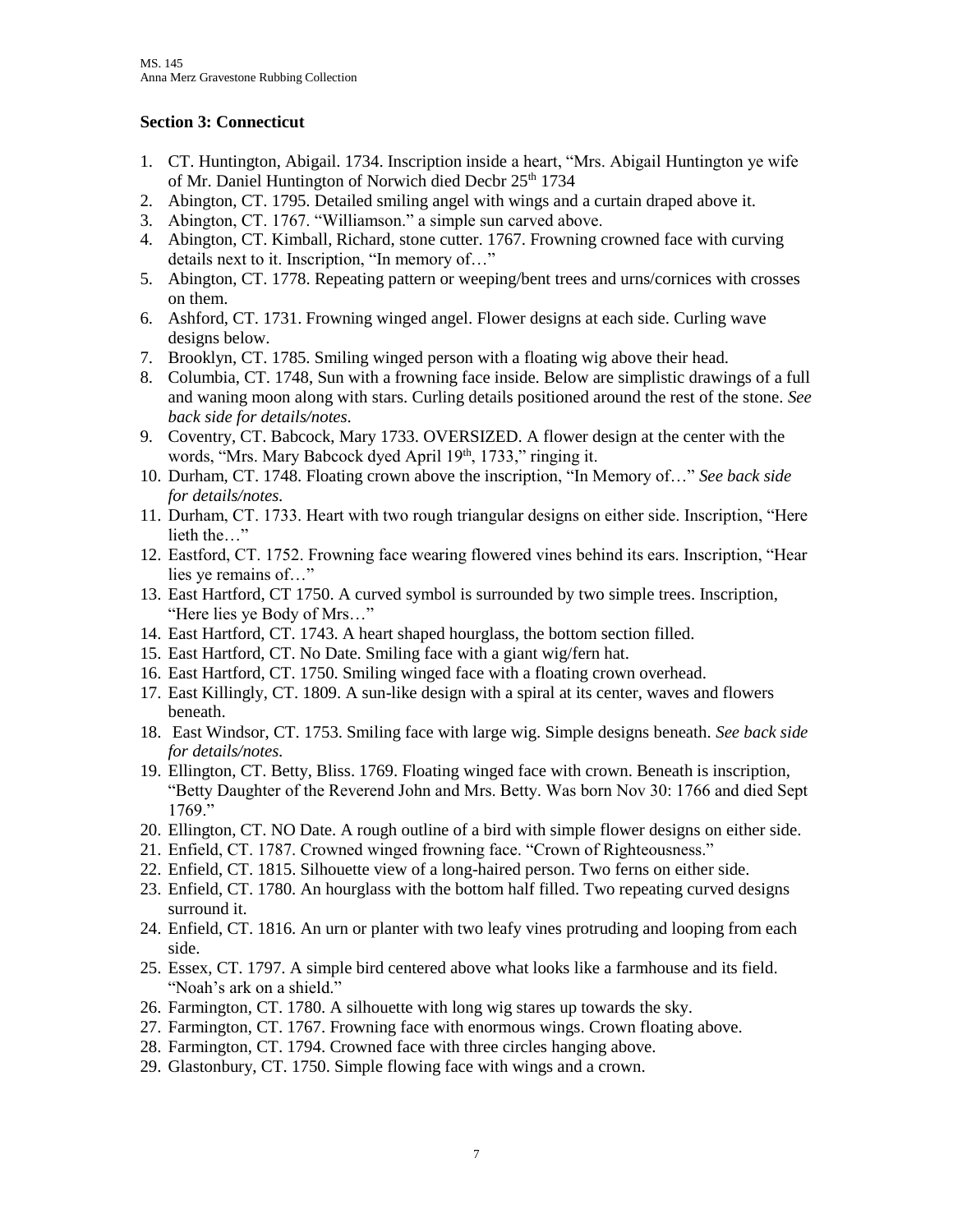- 30. Glastonbury, CT. Smith, Gershom. 1728. Smiling face. Beneath is the inscription, "Here lieth the body of Gershom the son of Gershom Smith who died December the 17 1728: In the 16 year of his age.
- 31. Glastonbury, CT. Eells, Sibil. 1773. Frowning face with simple wings and crown. Inscription, "The remains of Mrs. Sibil Eells the amiable…" Buckland, B
- 32. Hampton, CT. 1787. Frowning winged crowned face. "In Memory," written below.
- 33. Hampton, CT. Kingsbery, Hannah. 1754.
- 34. Hampton, CT. Fuller, Lucy. 1785. Federal eagle /bird carved above. *See back side for details/notes.*
- 35. Hampton, CT. 1750. Upper body and smiling face of a man in ornate clothes.
- 36. Hampton, CT. 1786. Frowning crowned face. Written below, "In Memory of…"
- 37. Hampton, CT. 1750. Upper body and smiling face of a man in ornate clothes
- 38. Hampton, CT. 1811. Urn/Cornice with a bent tree leaning over it.
- 39. Mansfield Center. CT. 1761. Smiling face with half circle designs below. Possible wings on either side.
- 40. Mansfield Center, CT. Conant, Exercise. 1722. Face with swirling designs surrounding it. Inscription, "Here lieth the body of Mistar Exercise Conant who died Aprell the 28 1722 Aged 83 years."
- 41. Meriden, CT. 1800. Frowning face sith stringy hair above. "Erected to the Memory…"
- 42. Meriden, CT. 1801. Frowning face with ornate crown.
- 43. Meriden, CT. Rice, Mindwell. 1776. Frowning winged face. Inscription, "In memory of Mrs. Mindwell Wife of Decon Benjamin Rice who died May 13<sup>th</sup> 1776 in the 74<sup>th</sup> year."
- 44. Meriden, CT. 1791. Simplistic frowning angel with large wings. What appears to be waves or a crown above its head.
- 45. Meriden, CT. 1784. A face carved into the moon or sun. Radiant waves (or a beard) fall from the bottom of it.
- 46. Meriden, CT. 1776. Winged frowning face.
- 47. Milford, CT. DeWitt, Garrit V. H. 1793. OVERSIZED. Frowning winged face. Beneath is the long inscription that begins, "Paule and reflect that as I am you soon must be entombed is here deposited the dear remains of "Mr. Garrit V. H. DeWitt who bid a vain world a dieu Feb  $23<sup>rd</sup>$  1793 Aged 58..."
- 48. Milford, CT. 1752 Winged skull with flames above its head.
- 49. Norwick, CT. Hutington, Simon. 1706. Large circular stone with the simple inscription, "Deacon Simon Huntington Dyed June 28 1706 Aged 77 years.
- 50. Norwichtown, CT. 1741. Frowning face with what looks like a black cape pulled around its neck. Curling repeated designs below face.
- 51. Norwichtown, CT. 1725. Small face surrounded by geometric lined pattern. Two four leaf clover/ heart patterns on either side.
- 52. Norwichtown, CT. 1772. Frowning winged face. Simple. Simple lined arc overhead.
- 53. Norwichtown, CT. Manning, (Children of) Samuel and Anna. 1759. Three winged faces hover above the inscription, "In memory of the three children of Mr. Samuel Manning and Mrs. Anne his wife…" *See back side for details/notes.*
- 54. Norwichtown, Ct. 1792. A hand emerging from a cloud holding a fern/vine. *See back side for details/notes.*
- 55. Norwichtown, CT. 1734. Winged Smiling face with a triangle above its head. Four curling flowers border beneath.
- 56. Pomfret, CT. 1771. Two smiling winged cherubs.
- 57. Pomfret, CT/ 1771. Two smiling winged cherubs.
- 58. Pomfret, CT. 1773. Smiling winged angel. Inscription beneath, "Here lies…"
- 59. Pomfret, CT. 1812. Simply detailed urn/cornice with a tree bending over it
- 60. Pomfret, CT. No Date. Winged face with what appears to be a tree hovering overhead.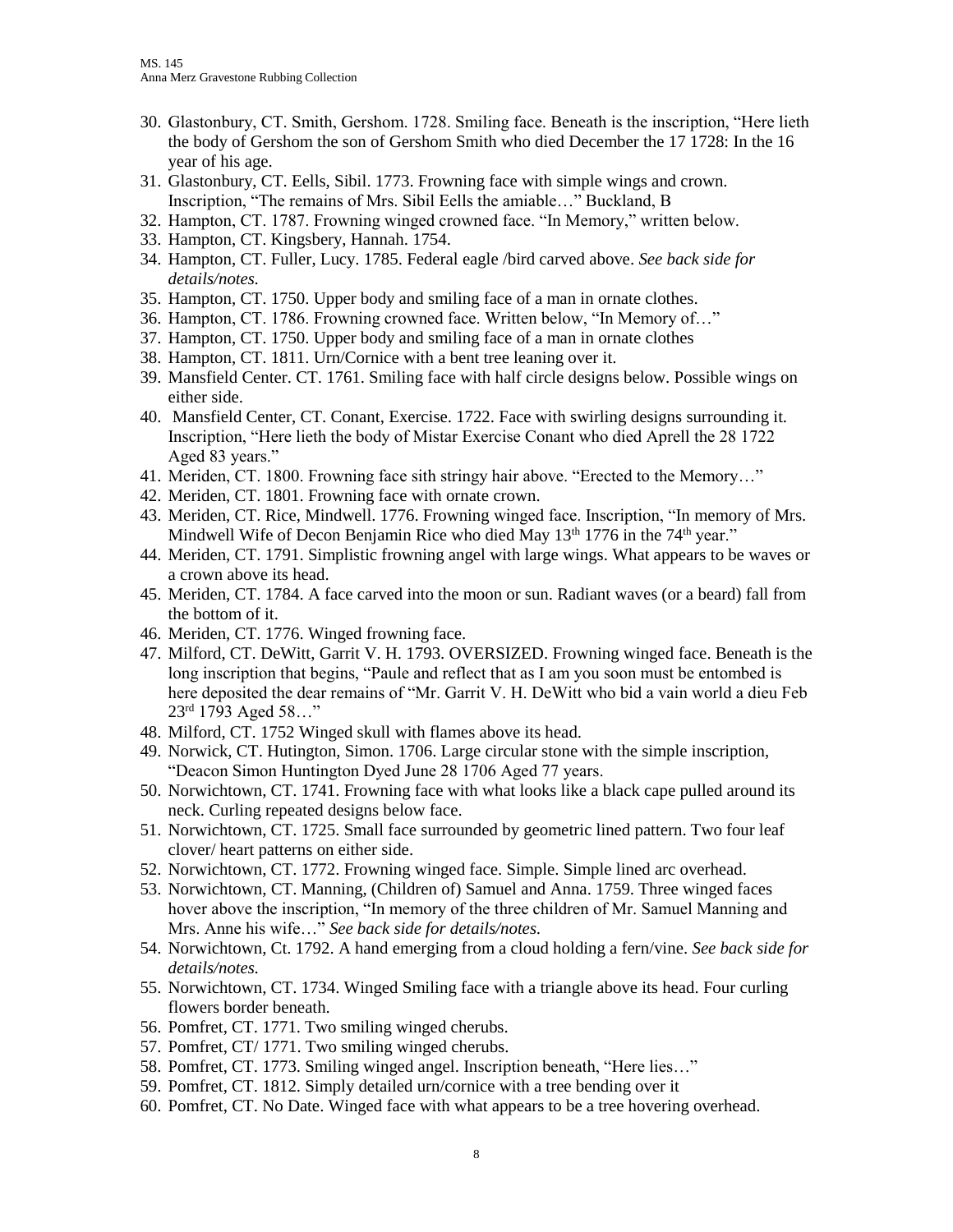- 61. Pomfret, CT. 1758. Smiling winged face with a thin halo around it.
- 62. Pomfret, CT. 1743. Winged haloed face.
- 63. Pomfret, CT. 1775. Emotionless face with a simple crown on its head.
- 64. Saybrook, CT. 1704. Two smiling skulls with wings next to each other. In between (centered) are crossed bones.
- 65. Simsbury, CT. Eno, Mary. 1760. Oversized. Winged crowned skull above the inscription, "In memory of ye wd Mary Eno died November 23rd 1760 Aged 58 years. She was born in february  $29^{th}$  1707 / 2 OS:"
- 66. .Simsbury, CT. 1739. Mouthless winged face. Beneath is written, "Deac n"
- 67. Simsbury, CT. 1731. Mouthless winged face. "Mrs. Hannah" written beneath.
- 68. Somers, CT. Kibbe, Grace. 1734. Only an inscription, "Here lys the body of Grace Kibbe wife of Jacob Kibbe who dceast Feb RY The  $15<sup>th</sup>$  Anno 1734 And in the 30<sup>th</sup> year of her age.
- 69. Sommers, CT. 1780. Winged emotionless face. Crown atop head. Small identical face off to the right with no wings. Sickle to the left. Two starts in the upper corners. *See back side for details/notes.*
- 70. Sommers, CT. 1795 Winged Frowning face with curling designs ringed about it.
- 71. Somers, CT. Billing, Samuel. 1785. Frowning winged face with a crown atop its head. Beneath is the inscription, "In memory of Mr. Samuel Billing who died suddenly by falling from a bridge into the river on the  $21<sup>st</sup>$  of Dec 1785 in the 80 year of his life."
- 72. Somers, CT. 1764. Silhouette of a colonial man with long hair. Two wisps of curling smoke border the body.
- 73. South Windsor, CT. 1792. Frowning mask with simple wings and a curved crown.
- 74. South Windsor, CT. Bissell, Nathaniel. 1714. Skull and crossbones above the inscription, "Here lyth the body of Nathaniel Bissell who departed this life March 12 1714 in the  $74<sup>th</sup>$  year of his age."
- 75. South Windsor, CT. Bissell, Nathaniel. 1734. Smiling winged skull above the inscription, "Here lyeth the body of Nathaniel Biffell who dyed June ye  $16<sup>th</sup> 1734$  Aged 28 years and 4 months."
- 76. South Windsor, CT. 1748. Simple winged crowned skull.
- 77. Suffield, CT. 1808. An urn/cornice with a tree growing out of it. The tree drapes branches down alongside of the object, three leaf clover growing on it.
- 78. Suffield, CT. Peese, Mindwell. 1765. An hourglass at the top. Curling designs on either side and down the sides. The inscription below reads, "Mindwell Daughter of Mr. Joseph and Mrs. Mindwell Peese died May 20 1765."
- 79. Suffield, CT. 1795. A frowning winged face with an enormous crown on the far right. A small winged face on the left.
- 80. Suffield, CT. Gay, Lydia. 1757. Winged crowned face above the inscription, "Mrs. Lydia gay The wife of Richard Gay died jeanuary 24 1757 aged 32 years."
- 81. Suffield, CT. Lawton, John. 1690. Only the inscription, "John Lawton aged 60 years He dyed Decem the 17<sup>th</sup> 1690." on stone.
- 82. Suffield, CT. King, Mary. 1737. Skull above. Curling designs and simple flowers down the side. The inscription beneath reads, "Mary King ye wife of Joseph King died sepet ye  $4<sup>th</sup>$ 1737. aged 57."
- 83. Suffield, CT. Austin, Anthony. 1732. Smiling crowned winged skull, Surling designs run down either side. The inscription reads, "Emigh Anthony Austin died January ye 9 1732/3 aged 64." *See back side for details/notes.*
- 84. Suffield, CT. 1782. Simple portrait in side view. Man or woman with long hair and a striped shirt. Two curling designs rise up before and after.
- 85. Tolland, CT. 1786. Frowning winged face. Above is an Hourglass with the bottom half filled. "In memory of," is written beneath.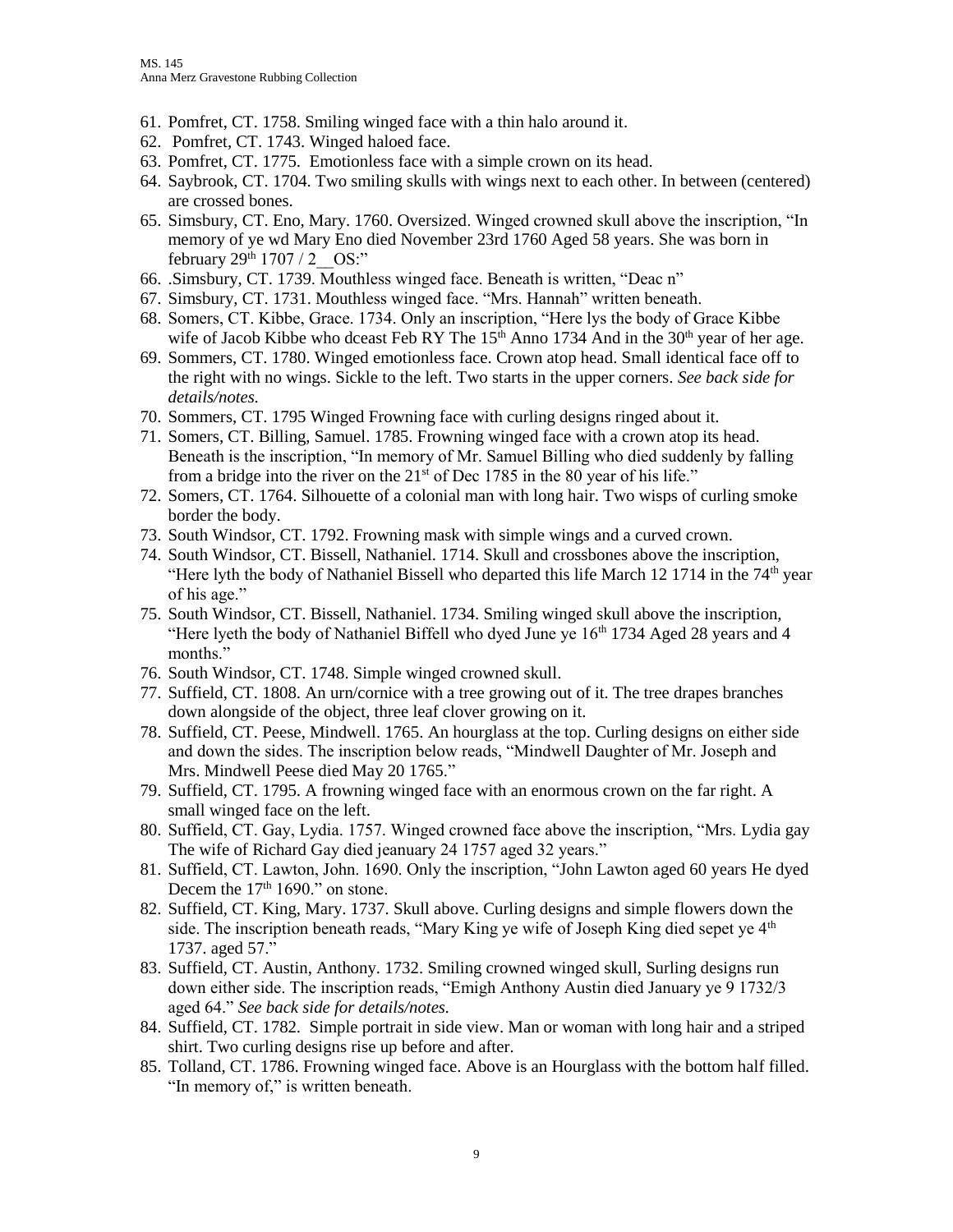- 86. Tolland, CT. 1755. An empty hourglass is centered between two curling designs that look animalistic in some way.
- 87. Vernon Center, CT. 1817. Depicted is a detailed arch atop two thick columns. Centered beneath this is an urn/cornice that is arced over by a weeping willow.
- 88. West Hartford, CT. Gillitt, Joseph. 1746. Smiling winged skull above the inscription, "Here lyeth ye body of Lieutenant Joseph Gillit he dyed febry ye  $13<sup>th</sup> 1746$  in ye  $82<sup>nd</sup>$  year of his age."
- 89. West Hartford, CT. Sedgwick, Samuell. 1735, Frowning winged face above the inscription, "Here lieth the body o Captain Samuell Sedgwick who died March the 24 1735 in the 69 year of his age."
- 90. West Hartford, CT. Marshfield, Rachel. 1754. Atop the stone is an hourglass with the bottom half filled, a flower, and a stalk of wheat cut down by a scythe. Beneath is the inscription, "In the memory of the Vertuous Mrs. Rachel Marshfield."
- 91. Wethersfield, CT. Deming, Ann. 1711. Winged skull centered atop with two spiraling grape vines down both sides. Inscription reads, "Ann wife to Charles Deming Aged 27 years dies June 1711." *See back side for details/notes.*
- 92. Wethersfield, CT. Chester (Arminger) Leonard. 1648. Image of a shield split in two. Both show winged dog like creatures. Could be dragons or devils. *See back side for details/notes.*
- 93. Windsor, CT. W, B. 1680. Simple curved stone with the inscription, "B W died sept 2 1680 What once was writ by one upon this stone he hears is now what out and lost..."
- 94. Windsor, CT. 1803. Frowning crowned face with curling designs around the face.
- 95. Windsor, CT. 1737. Large mouthed skull, winged and crowned.
- 96. Woodstock, CT. 1759. Winged skull with crossed bones floating above its head.
- 97. Woodstock, CT. 1752. Image of a circular clock with the hands pointing to th twelve and the six. On one side is a pair of crossed bones. On the other is a crossed scythe and shovel.
- 98. Woodstock, CT. Chandler, Betsey. 1787. Inscription atop, "The dust of." Below this is a highly detailed curling of leaves in three spokes.
- 99. Woodstock, CT. Morse, LT. Edward. 1689. Simple inscription, "Here lies buried the body of Liut Edward Morse. Deceased September 1689"

### **Section Four: Vermont**

- 1. Chester, VT. 1812. Complicated image of a two sided headstone perched atop a stage. Three plants grow at its base. Beneath are two sidelong diamonds and two hands with pointing fingers directed away from one another.
- 2. Chester, VT. 1787. Smiling winged angel with a swirling crown on head. Around are wavering lines. Atop is written, "Memento Mori."
- 3. Chester, VT. 1802. Centered is a pointing finger pointing to the right. Two urns stand on either side of it, a black arch connects the two. This is atop a stage with a single vine carved into it.
- 4. Chester, VT. 1800. Eagle, with a face carved into its breast. *See back side for details/notes.*
- 5. Grafton, VT, 1819. Triangular stone. Large detailed urn, centered with leaves sprouting from the top. On both sides weeping willow branches drop around it.
- 6. Grafton, VT. 1813. Simple urn with a six leaf flower carved into it. On either side are two more six leafed flowers.
- 7. Grafton, VT. 1803. Frowning face with a tree bent over top in an arch.
- 8. Grafton, VT. 1831. A bent tree with long leaves touching the ground. Diamond patterns repeating beneath.
- 9. Old Rockingham, VT. 1796. Frowning face with curly hair. A square patterned arc overtop.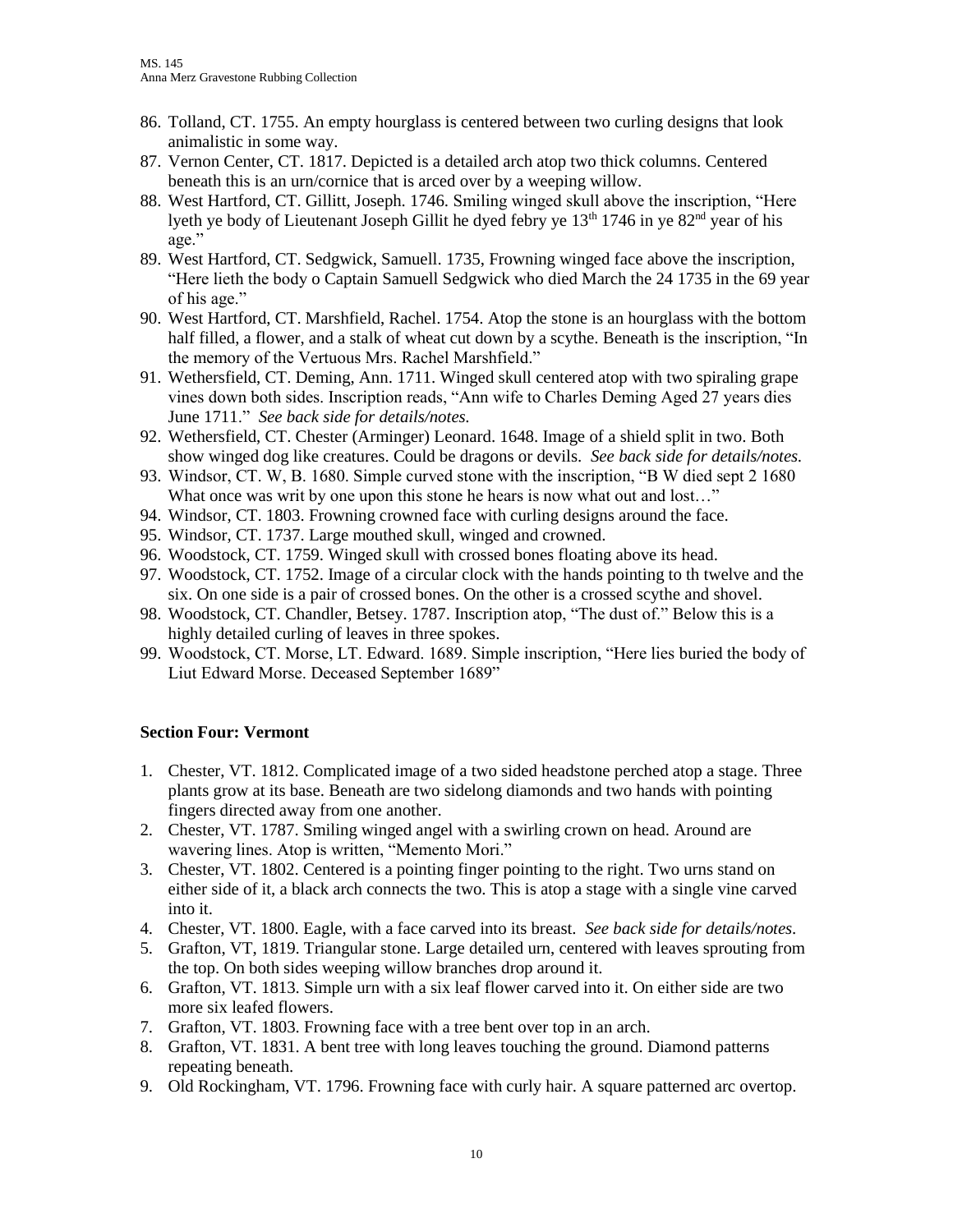- 10. Rockingham, VT. 1805. Frowning face at the center, On either side are two hearts with lines drawn between them, connecting them.
- 11. Rockingham, VT. 1817. Centered is a detailed urn carved with geometric shapes and lines. A tree arches overtop, draping leaves nearly touching the ground. *See back side for details/notes.*
- 12. Westminster, VT. 1799. Frowning face with large eyes. Two curling designs on either side.

## **Section Five: Rhode Island**

- 1. Block Island, RI. 1766. Frowning haloed angel with large detailed wings.
- 2. Block Island, RI. Greffeth, Will. 1755. Simple winged crowned angel. Beneath is the inscription, "Here lyeth the body of Will Greffeth Borne Sept 12: 1715 Drowned at Block Island October, 19th 1755."
- 3. Block Island, RI. Rose, Hannah. 1791. Smiling winged angel above the inscription, "In Memory of Hannah wife of MR. James Rose."
- 4. Jamestown, RI. 1792. Smiling winged angel. The name : Damaris" written beneath.
- 5. Jamestown, RI. 1777. Three leafed plant with two peacocks on either side. *See back side for details/notes.*
- 6. Jamestown, RI. 1751. Winged, crowned face. "Here Lieth," inscription beneath.
- 7. Newport, RI. 1723. Winged smiling face with an hourglass floating overhead. Beneath is the inscription, "Here lyeth the body of Abigail."
- 8. Newport, RI. 1710. A winged hourglass centered on two columns with detailed floral patterns on either side.

# **Section Six: Maine**

- 1. York, ME. 1825. Simple urn/cornice with a bent tree arching above it.
- 2. York, ME. 1793. Winged angel with bangs. *See back side for details/notes.*
- 3. York, ME. 1807. Urn with a flower carved into it, A wrinkled curtain hanging above.
- 4. York, ME. 1705. Smiling winged skull above the inscription, "Resurrection."

# **Section Seven: New Hampshire**

- 1. Charlestown, NH.Willard. (Lt.) Moses and Susanah.1756 and 1797. OVERSIZED. Atop the stone is a simple man and woman, with three plants cropping up around them. The inscription below begins, "Erected in the memory of Liuet. Moses Willard and Mrs. Susanah his wife who were settlers of this town Whose bodies are intered here. He was killed by the Indians June 16 1756…"bereft of two of their elder daughters by the Indians…captivity until after his death."
- 2. Claremont, NH. 1787. Frowning haloed face surrounded with flowers.
- 3. Claremont, NH. 1799. A winged angel in side view. There is a flower draping over top of him.
- 4. Claremont, NH. Summer, Hannah. 1772. Frowning crowned face above the inscription, "In memory of Hannah daughter of Captain Benjamin Summer and Mrs. Prudence his wife. Died Sept  $22<sup>nd</sup>$  1772 ye 5<sup>th</sup> year of age..."
- 5. Clermont, NH. 1790. Frowning sun with what appears to be a half circle of vine beneath.
- 6. Hinsdale, NH.1795. Winged emotionless face.
- 7. Hinsdale, NH. 1802. A half circle of flower petals.